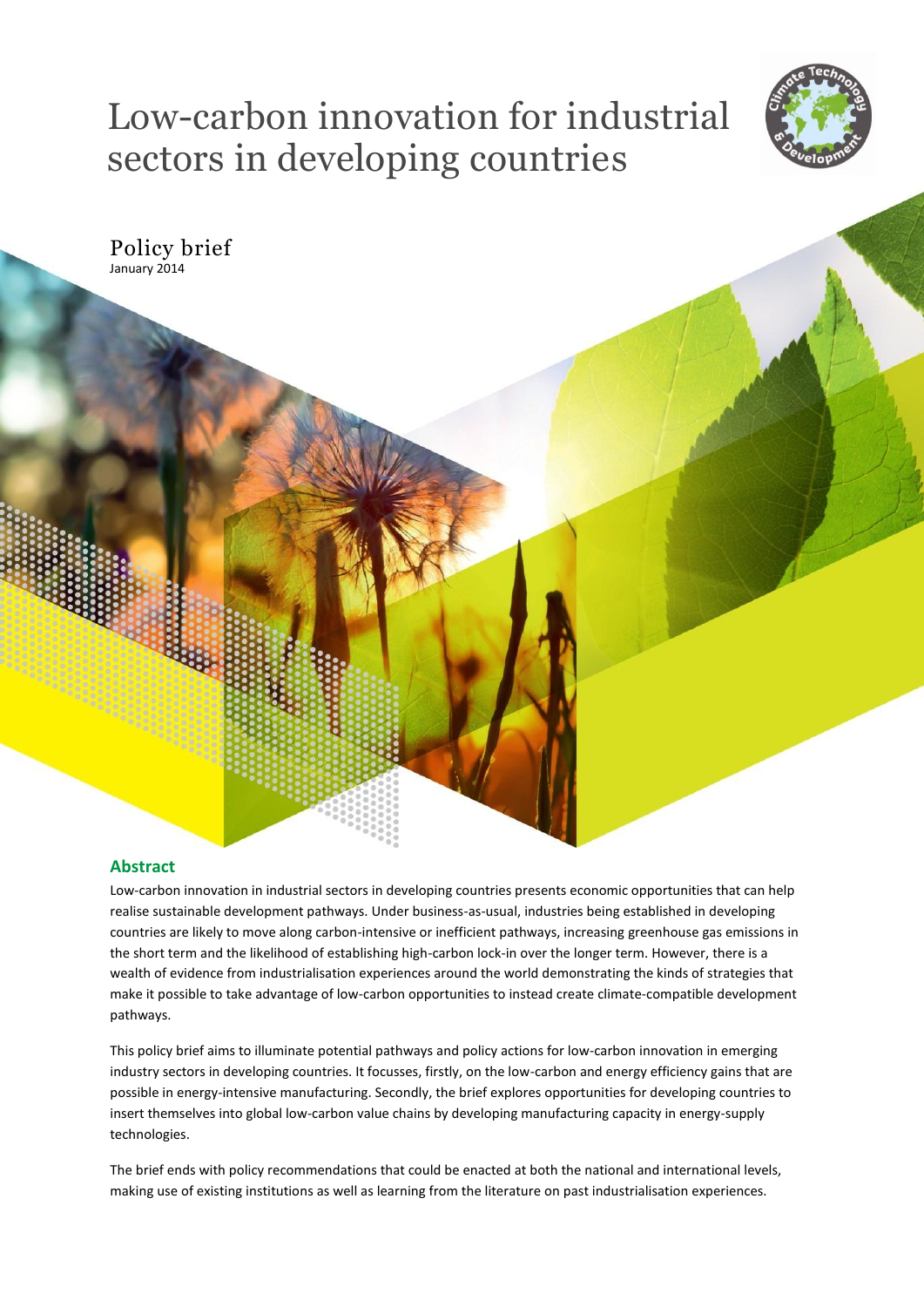

# **Authors**

Rob Byrne\* (University of Sussex) Heleen de Coninck (Radboud University Nijmegen) Ambuj Sagar (Indian Institute of Technology Delhi)

# **\*Corresponding author**

University of Sussex T +44 1273 873 217 E R.P.Byrne@sussex.ac.uk U http://www.sussex.ac.uk/

# **Introduction**

Low-carbon innovation in industrial sectors in developing countries presents economic opportunities that can help realise sustainable development pathways. Under business-as-usual (BAU), industries being established in developing countries are likely to move along carbon-intensive or inefficient pathways – in a manner similar to those in many industrialised countries – increasing greenhouse gas (GHG) emissions in the short term and the likelihood of establishing high carbon lock-in over the longer term. This would lead to levels of  $CO<sub>2</sub>$  emissions that escalate further. For example, Figure 1 shows global industrial  $CO<sub>2</sub>$  emissions based on modelling undertaken through the LIMITS<sup>1</sup> project, in which it is clear that non-OECD countries will account for the bulk of industry-related GHG rises under BAU up to 2100. Fortunately, however, there is a wealth of evidence from industrialisation experiences around the world demonstrating the kinds of strategies that make it possible to take advantage of low-carbon opportunities to create, instead, climate-compatible development pathways.



*Figure 1: Historical and projected baseline industrial and total CO<sup>2</sup> emissions 2005 – 2100 in OECD and non-OECD<sup>2</sup> countries (source: based on ECN, forthcoming)*

This policy brief aims to illuminate potential pathways and policy actions for lowcarbon innovation in emerging industry sectors in developing countries. It focusses, firstly, on the low-carbon and energy efficiency (EE) gains that are possible in energyintensive manufacturing, with illustrations from the cement sector in sub-Saharan Africa (SSA). Secondly, using the examples of photovoltaics (PV) in China and wind

 1 LIMITS: Low climate IMpact scenarios and the Implications of required Tight emission control Strategies (see [http://www.feem-project.net/limits/index.html\)](http://www.feem-project.net/limits/index.html)

<sup>&</sup>lt;sup>2</sup> Non-OECD includes Turkey, Czech Republic, Slovak Republic, Hungary, Poland, Estonia, Slovenia and Israel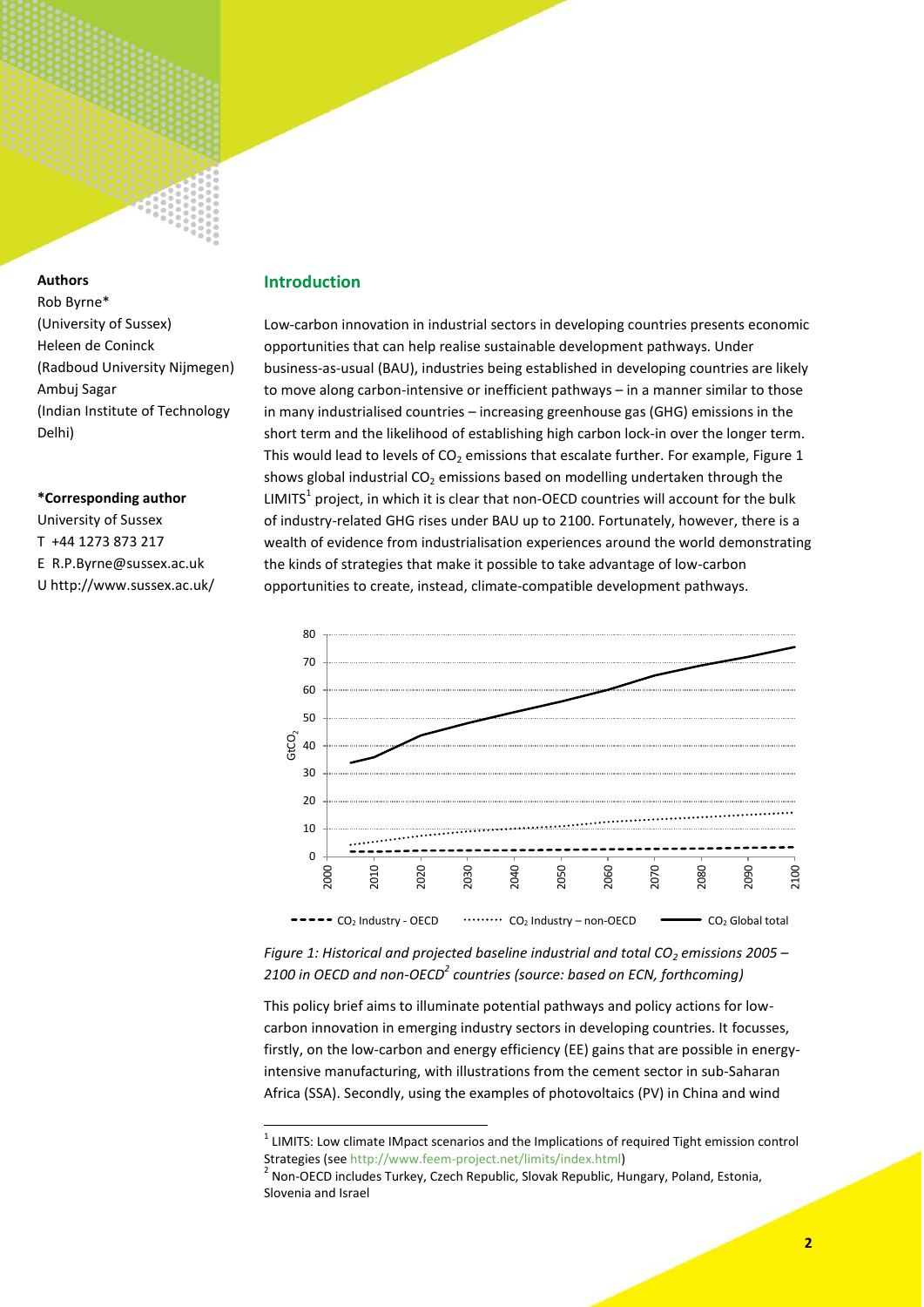

# **Low-carbon industries in developing countries: needs, opportunities and strategies**

Expanding industrial activity is, by itself, a significant challenge for many developing economies. This is now compounded by the need to move away from BAU and follow low-carbon development pathways to help address the climate challenge. Nations that are in the process of industrialisation – especially those with less developed infrastructures – are in a sense defining their industrial development trajectories. It is therefore an opportune moment to start creating pathways that position them for a climate-compatible future, thereby avoiding carbon lock-in that would later present them with the same challenges currently faced by industrialised countries.

Moreover, there are important development benefits to be gained from pursuing lowcarbon development pathways. These relate to the accumulation of technological and innovative capabilities<sup>3</sup> that can support national efforts to achieve self-directed sustainable development goals, as well as longer-term energy security and access to markets that have environmentally stringent regulations.

There is plentiful evidence from studies of economic development that provides useful insights for creating low-carbon industrial pathways. For example, Chang (2002), Reinert (2007) and Cimoli et al. (2009) provide evidence of 'catching-up' strategies and experiences of successful countries around the world since before the British industrial revolution. These studies show that it has been an abiding feature of industrialisation in many countries to create and manage markets and to protect local firms from international competition (e.g. see Reinert 2007). Many of the policy tools used for these actions – where they generate technological learning and the accumulation of capabilities – could be relevant to fostering low-carbon industrialisation. Creating markets, for example, can be achieved by incentivising firms to invest in particular technologies – i.e. creating above-average profits or *rents* (e.g. see Schmitz et al. 2013) – whilst subsidising their consumption.

Of course, we should be careful about the use of such policy tools. There are inherent uncertainties in creating markets and using protectionism. For example, instead of firms investing in new technologies, and building the capabilities associated with them, they might simply engage in rent-seeking – extracting above-average profits from these rents without achieving any improvement in their capabilities (Cosbey 2013; Altenburg 2011). Furthermore, it is not yet clear how to mitigate these uncertainties in our interventions and incorporate their effects in our analyses (Altenburg and Pegels 2012; Schmitz et al. 2013).

**.** 

<sup>&</sup>lt;sup>3</sup> We use 'capabilities' to refer to skills, knowledge and connections between actors throughout a society and/or economy.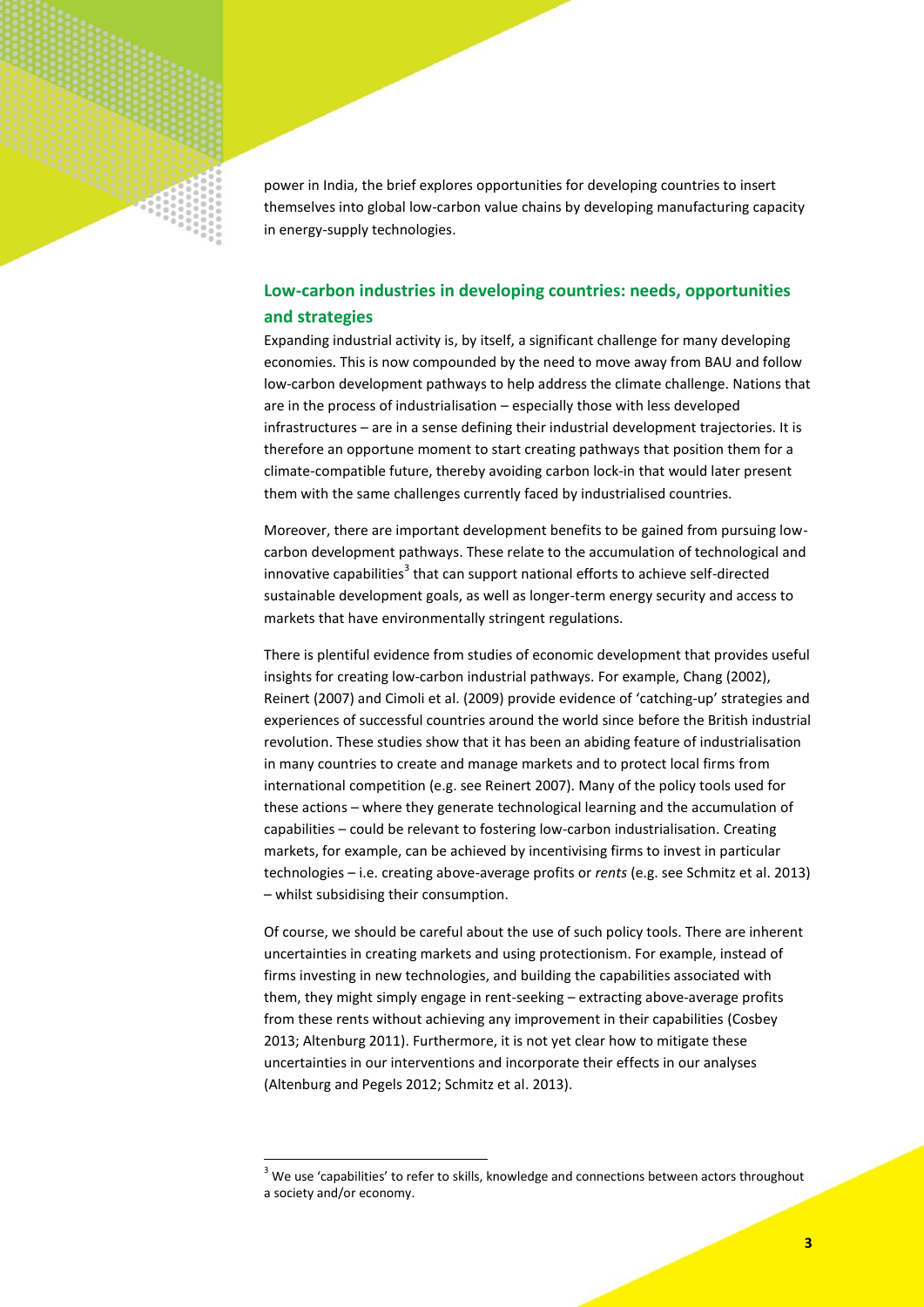

But, assuming that we can make headway using these strategies, we should recognise that capabilities also need cultivating in other parts of national innovation systems, not just within firms (Byrne et al. 2012). These include the capabilities of research institutes, policy makers, civil society and communities. Each type of actor will require particular kinds of capabilities, including technology appraisal, selection, operation and maintenance, as well as further innovation; identifying needs, and selecting and implementing appropriate policies; and participatory civil society and user engagement.<sup>4</sup>

# **Energy-intensive and manufacturing industries**

Globally, industry accounted for about one-third of final energy consumption in 2010 (IEA 2013, p. 65). The global average for industrial EE is only about 30% and so enormous opportunities exist for reductions in energy demand and associated GHG emissions (GEA 2012, p. 48). EE is often seen as an easy win for reducing energy demand and GHG emissions, but there are also potential rebound effects<sup>5</sup> that can undermine expected benefits and these need to be understood and addressed (e.g. see Chitnis et al. 2013).

Much of the growth in energy-intensive industrial sectors is now taking place in developing countries, so it is helpful to examine what low-carbon innovation opportunities exist for improving<sup>6</sup> their performance. Some basic information on the cement industry in sub-Saharan Africa (SSA) is presented in Box 1, while implications for policy are described in the text below.

1

 $<sup>4</sup>$  This point was already recognised in the earlier policy briefs on the bottom of the pyramid and</sup> the rising middle class (Sagar 2013; de Coninck and Byrne 2013).

<sup>&</sup>lt;sup>5</sup> According to Chitnis et al. (2013, p. 235), "Rebound effect" is an umbrella term for a variety of behavioural responses to improved energy efficiency of which the effect is a net increase in energy consumption and carbon/GHG emissions relative to a counterfactual baseline.

 $<sup>6</sup>$  There are several international efforts to improve efficiency in industrial production, the most</sup> long-standing of which is the joint UNIDO-UNEP Resource Efficient and Cleaner Production (RECP) Programme (se[e http://www.unep.fr/scp/cp/\)](http://www.unep.fr/scp/cp/).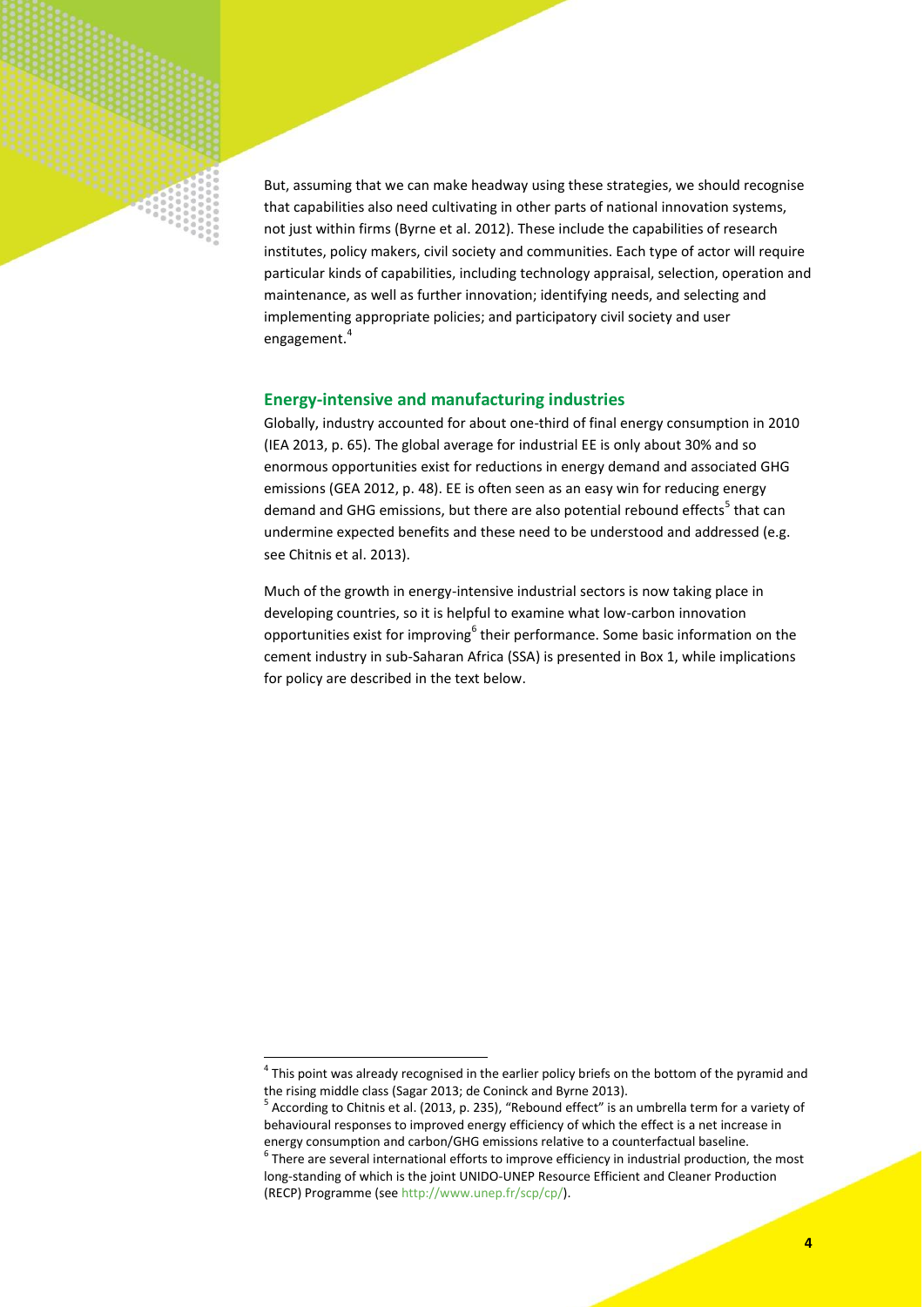

# **Box 1: Case study cement manufacturing in sub-Saharan Africa**

The cement industry in sub-Saharan Africa is oligopolistic, with just a few firms competing in some countries. Many of the large companies are multinationals headquartered in Europe or North America, but there is also a Nigerian international cement producer (Dangote). The structure of the industry, together with a legacy of former widespread state-ownership of cement production, means that innovations that could have reduced costs have been avoided through lobbying against imports of cement so as to maximise returns on existing production facilities.

However, import-bans have been lifted in some countries in order to try to meet high demand. The outcomes have been mixed. In Kenya, for example, there have been investments in new plant and innovations towards lower costs. In Tanzania, this has not been the case so much as demand was still not met.

Whilst some of the innovations that occurred as a result of market price pressure have reduced carbon intensity – such as using less clinker in the production process – others have increased carbon intensity by switching to coal to power the production process.

Sources: Ionita (2012); Ionita et al. (2013)

Low-carbon innovation in the production of cement in SSA is coming from a mix of indigenous innovation, market pressure, foreign expertise and interventions by finance organisations (in particular, multilateral development banks) (Ionita 2012; Ionita et al. 2013).

African-owned multinational cement companies seem to be as efficient in their production operations as multinationals from Annex-I countries. However, locallyowned companies producing mainly for their local markets are less efficient (in particular in countries with high import barriers for cement), have poorer access to knowledge on low-carbon technologies, and have weaker incentives to innovate. The weak price pressure as a result of an absence of competition helps to explain some of the disparity between locally-owned and multinational performance.

#### **Protection of local firms**

An additional explanation for this performance-disparity could be a lack of innovation capabilities among local firms. Protectionism can be used to help local firms build such capabilities, but can also be ineffective – or worse – for achieving low-carbon and efficiency goals if it results in rent-extraction from a captive market. The key here is to use – and withdraw – protectionism strategically (e.g. see Khan and Blankenburg 2009; and the cases on PV and wind power discussed below).

Some evidence suggests that rent-extraction is the more likely explanation for protection in the case of SSA cement production. The company Dangote, for example, has successfully lobbied the Nigerian government to ban imports since the beginning of 2012, thereby denying the local market access to cheaper cement.

However, even when imports are available, some evidence suggests that local firms do not necessarily innovate. The local Tanzanian cement manufacturers, for example, are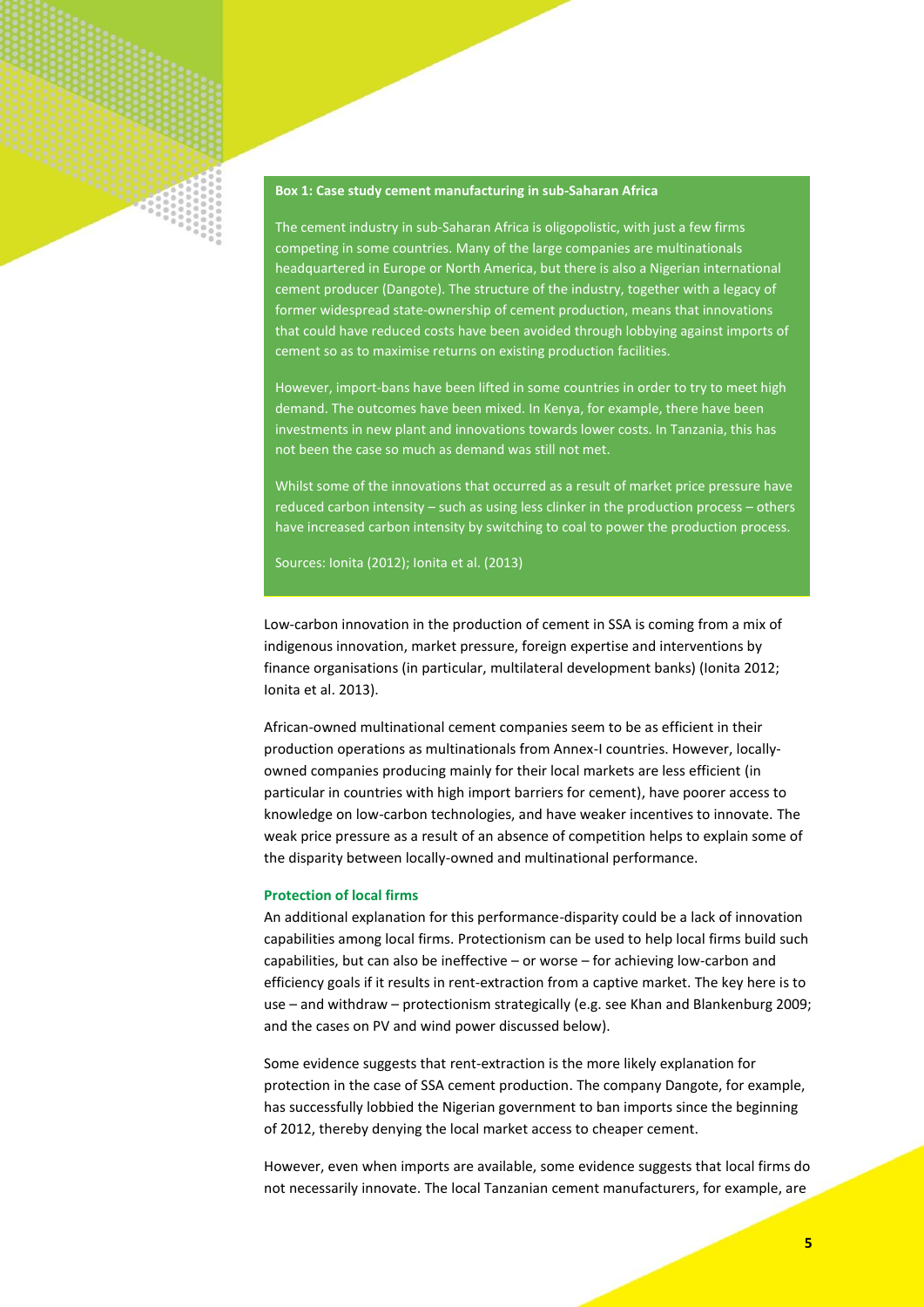said to have no plans to expand production despite high demand and competition from cheaper imports (Ionita 2012). One possible explanation for this is that the local firms are unwilling or unable to risk investments in new plant, preferring instead to extract rents from existing operations. Increased competition from even more imports might create the necessary pressure to encourage local firms to invest in new plant but, for now, it appears that they can sell all their cement despite its higher price.

The lessons here are that market protection policies to encourage innovation need to avoid fostering rent-extraction behaviour (Schwarzer 2013), be in line with market demand and have removal of the policies built in when support is no longer needed.

#### **Innovation in equipment manufacturing**

Policy interventions for low-carbon innovation in the cement sector in SSA are just beginning to develop. There are innovation efforts around manufacture of equipment (type of kiln) and in basic R&D in this field. Research institutes are opening in many SSA countries and knowledge-sharing networks are being supported between European and African countries (Nassingwa and Nangoku 2012; Msinjili and Schmidt 2012; SPIN 2011; Gluth et al. 2011). Still, poor communication between research institutes and industry is somewhat hindering these innovation efforts (Nassingwa and Nangoku 2012). If they are to be successful then there is a need to enhance such communications.

### **Energy efficiency, energy sources and GHG emissions**

In response to increasing demand on the continent, investments in new plants are being made and tend to be based on best available technology (BAT), which generally means the use of dry-process<sup>7</sup> production equipment (Ionita et al. 2013). Multilateral development bank lending has played a role in some of these low-carbon investments, with loans conditionally tied to choice of technology.

However, in order to cut production costs, there is also a move towards using coal as the main energy source, while the use of coal for heating is already high in SSA compared to other regions (Ionita 2012). So, while EE is being improved, the GHG benefits can be undermined by the turn to higher-carbon energy sources.

#### **Agreements and industry initiatives**

**.** 

Some of the main players in the SSA market are members of the World Business Council for Sustainable Development (WBCSD) Cement Sustainability Initiative (CSI), which included a commitment to a 20% reduction in  $CO<sub>2</sub>$  emissions from cement production by 2012 (WBCSD 2012; Ionita et al. 2013). It is not clear whether this was achieved. However, it is clear that CSI members have access to the latest technologies, the best capabilities, and to finance that could further low-carbon options in the cement sector in SSA (Ionita et al. 2013). As they have largely exhausted current EE opportunities in their plants in other parts of the world, they are more likely to drive low-carbon innovation in the SSA market next (Ionita 2012).

 $^7$  Dry-process cement production is considerably more energy-efficient than the older wetprocess method (Müller and Harnisch 2008).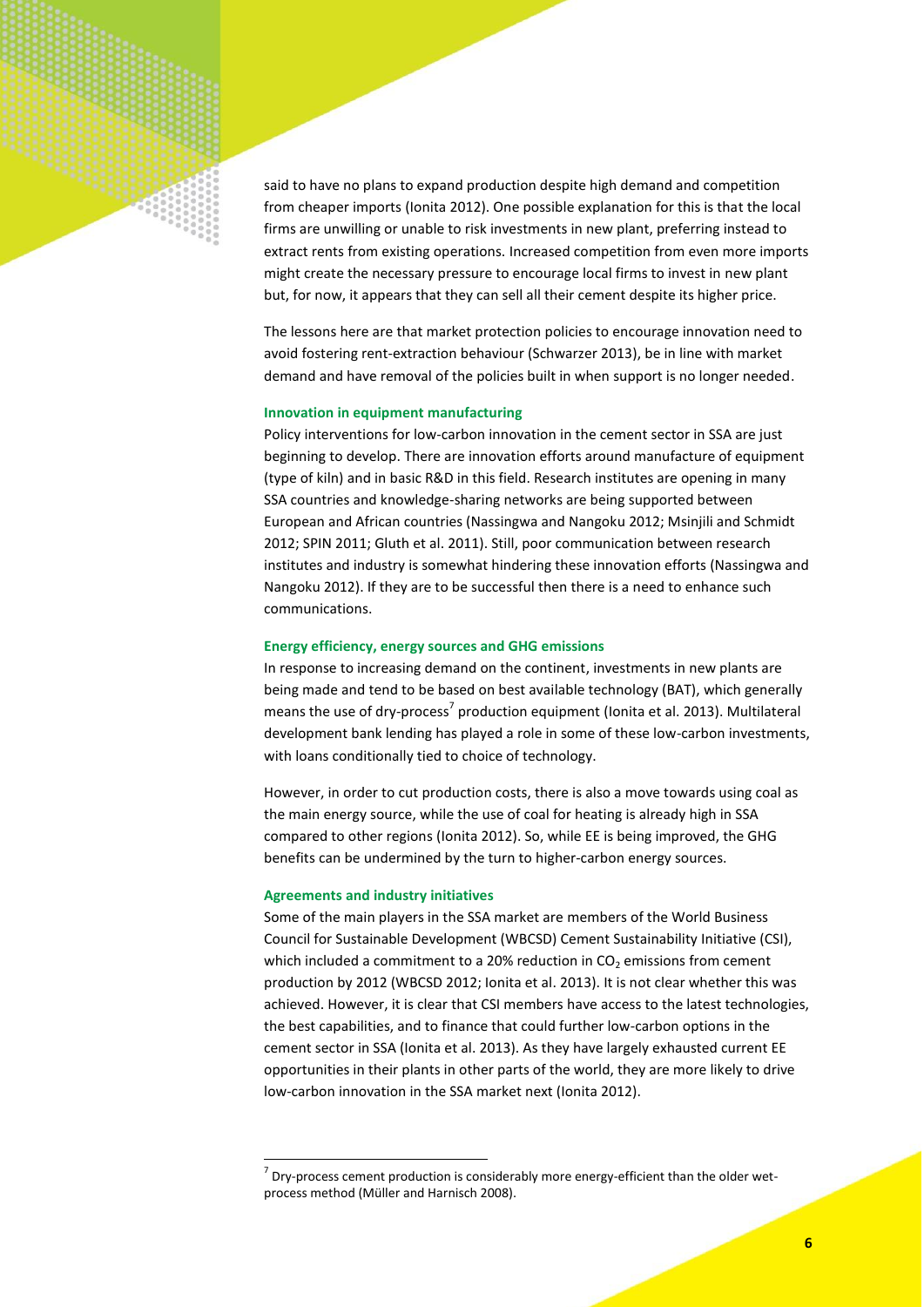# **Policy for low-carbon innovation in energy-intensive industries**

Whilst there are clearly market forces at play to encourage investments in low-carbon innovation, there are also factors hindering these investments. As such, there is still much that government policy can do to foster low-carbon innovation in EE in the SSA cement industry, and much that is likely needed in other energy-intensive industries. Relevant policy interventions include: regulation to ensure the use of BATs; enhancing knowledge-sharing networks; strategic use of foreign investments to build local capabilities (such as through joint ventures between foreign and local firms); and policies that favour the use of low-carbon energy sources over fossil fuels.

# **Energy supply technology manufacturing**

Favouring low-carbon energy over fossil fuels will require huge scaling-up of investment and capability-building throughout the low-carbon energy supply system, as well as complementary measures against fossil fuels. Investment needs in renewable energy systems, for example, are estimated to be in the range of USD 260- 1,010 billion annually up to 2050 (GEA 2012, p. 29). As with energy-intensive industries, this challenge offers economic opportunities for developing countries. Some of these opportunities lie in the increased use of low-carbon energy technologies to service growing energy demand at all levels from the household to industrial activity. Other opportunities lie in the manufacture of low-carbon energy technologies for the local energy system and for export. Driven by local and foreign demand, therefore, both large-scale and modular energy supply industries can be fostered in developing countries that are looking to industrialise.

### **Box 2: India's wind energy industry**

India has long supported the development of a domestic wind power industry, beginning in the 1990s (Sharma et al 2012). However, policy support has not always been stable, reflected in uneven growth of the industry (Lewis 2007). Still, support has included aggressive market-creation policies (e.g. Feed-in Tariffs, FITs), protectionism through the use of import tariffs on complete turbines (to encourage local assembly and, perhaps, reverse-engineering of components), state-level targets for windpowered generation, tax breaks, and many others.

The domestic firm Suzlon has evolved as a major presence, alongside international wind turbine manufacturers. Suzlon has taken advantage of increasing global specialization of knowledge and manufacturing – seen in the emergence of global value chains – to establish itself within a relatively short time frame. Following its successful rapid growth, Suzlon has also bought specialist firms in other countries, diversifying its capabilities and building its own international networks (Lewis 2007).

Box 2 outlines the experience of India's wind energy industry. In terms of the strategies used to create this experience, research shows that Indian firms have built their technological capabilities through a sequence of licensing the production of foreign technologies, joint ventures with technology leaders and collaborative R&D (Lewis 2007; Lema and Lema 2013). It also seems that the building of such capabilities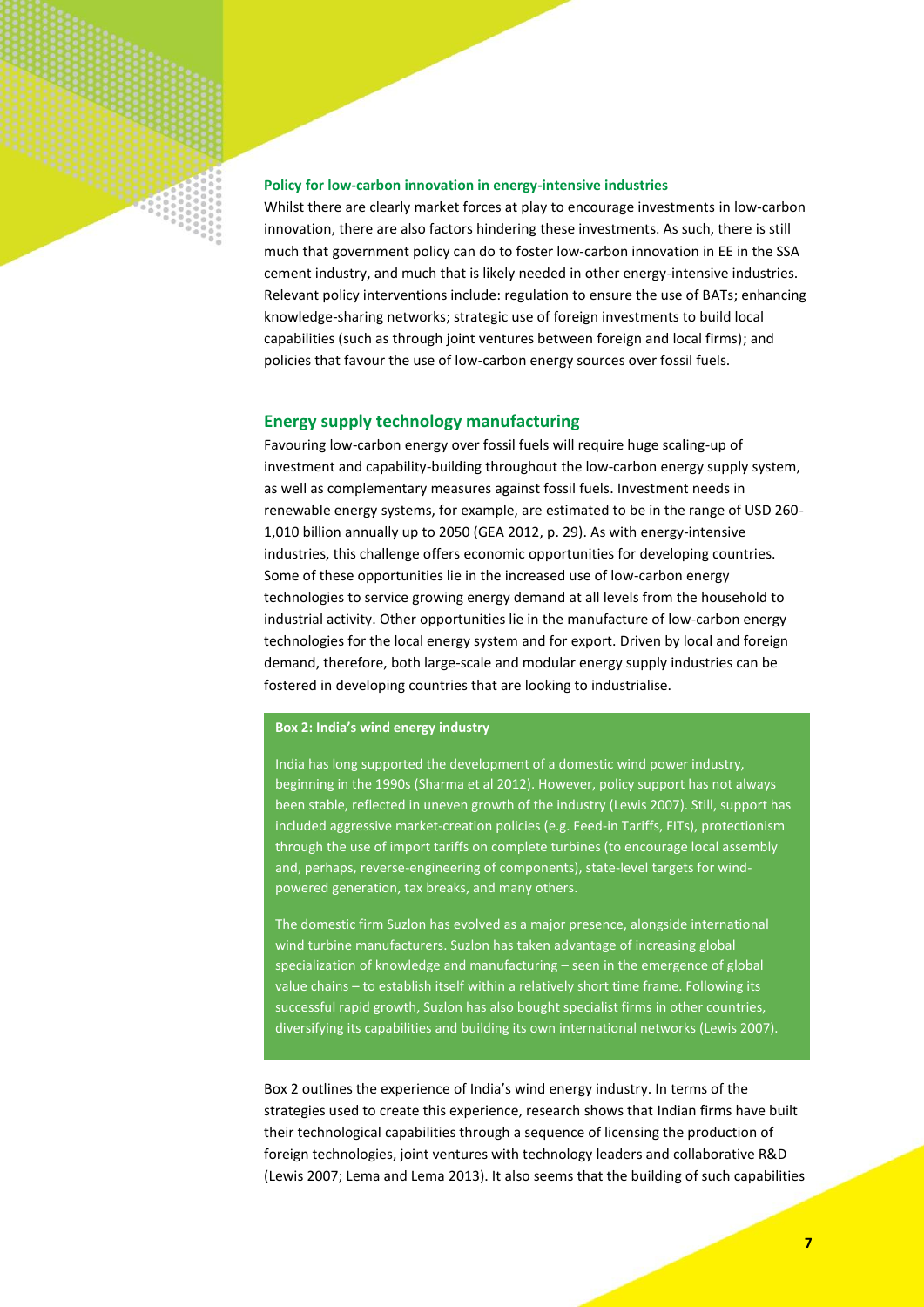in wind power in India helps to explain some of the success it has enjoyed in attracting Clean Development Mechanism (CDM) projects in the sector (Lema and Lema 2013).

In China, there have been several strategies used by Chinese firms to rapidly develop their manufacturing capabilities and become increasingly competitive (see Box 3 for a sketch of the Chinese PV experience). Initially, production capabilities were developed by buying production equipment from foreign suppliers, mainly in Germany and the US. But more complex knowledge has been developed through the recruitment of expertise and talent from abroad, as well as benefits gained from foreign-educated and trained Chinese engineers who returned to China to start or join new companies. Some of these engineers developed relationships with foreign companies and universities and these led to cooperative R&D agreements that continue to evolve (see Gallagher and Zhang 2013).

However, increasing competition in the manufacturing market led to reduced profits, and unstable supplies of increasingly costly silicon ingots. Chinese firms responded by vertically integrating upstream segments of the PV value chain – polysilicon, ingot and wafer manufacture. More recently, the firms have vertically integrated downstream segments such as the manufacture of balance-of-system components, system integration, installation and others. By capturing more of the value chain within the operations of single firms, Chinese PV companies have been able to reduce their costs, and therefore increase their profits while maintaining or improving their global competitiveness.

An unexpected benefit of vertical integration in China has been the evolution of PV industrial clusters. These have led to better communication between engineers, even in different plants, and some cutting-edge process innovations as a result. For example, it is claimed that some Chinese firms are able to cut PV wafers thinner than their foreign competitors, reducing waste and thereby cutting costs. Still, some firms are getting access to 'frontier' knowledge by acquiring or investing in foreign firms, in much the same way that other Chinese industries have enhanced their capabilities, which also gives them better access to foreign markets. The same goes for India's wind power industry (Lema and Lema 2013).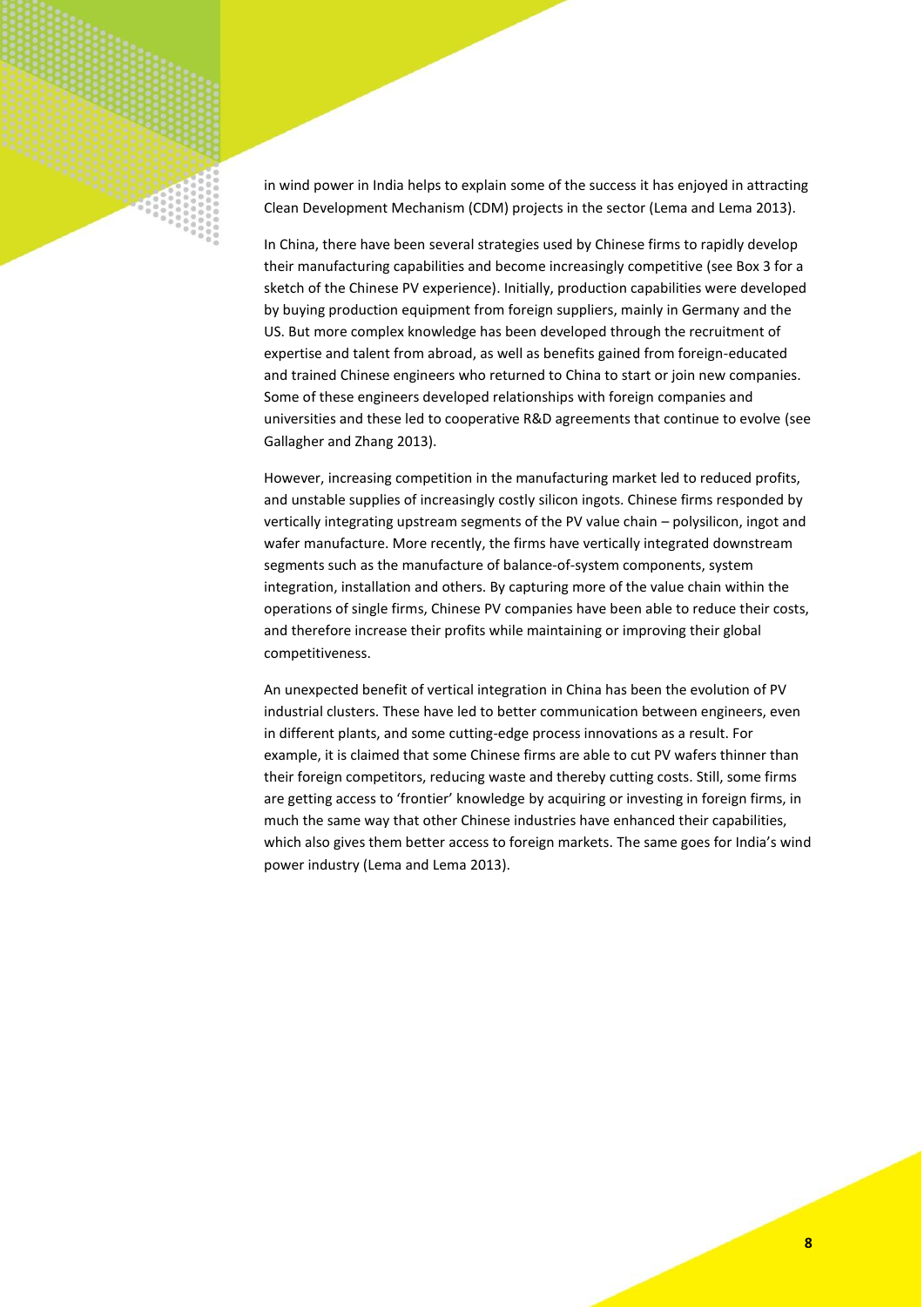

# **Box 3: Case study PV manufacturing in China**

Although China only entered the global PV industry in 2001, its experience with the technology is long-standing. It first fabricated a silicon solar cell in 1958, soon after the United States, and subsequently used the technology in space applications. By the mid-1970s, China was using PV in rural areas and established small-scale manufacturing in the 1980s. Starting in 1985, it began importing production lines from the US, Canada and others, increasing its production capacity to 4.5 MW per year. China could be seen, therefore, as building some PV manufacturing capabilities by servicing this local demand. Later, growing demand in Japan and Germany – driven by their marketcreation policies – spurred the company Suntech to establish a 10 MW production line in 2002. Many Chinese firms subsequently entered the module-manufacturing market and China became the world's leading producer of PV modules in 2007, reaching 20 GW annual capacity in 2010. But the global financial crisis has resulted in scaled-back market-creation policies in many of the countries to which China was exporting and so China has compensated by introducing domestic market-creation policies instead. Furthermore, it is hoping that PV can play a role in mitigating climate change and enhancing energy security. Its 12th five-year plan has domestic targets of 35 GW installed PV by 2015, and 100 GW by 2020.

Source: Gallagher and Zhang (2013)

#### **Building local capabilities for manufacturing energy technology**

These cases from the Chinese PV industry and wind power in India illustrate more general findings in studies of industrialisation (e.g. Chang 2002; Reinert 2007; Cimoli et al. 2009). We could, therefore, suggest that countries with weak technological capabilities – in general, the less-developed countries – might prefer to pursue industrialisation by helping local firms build their technological capabilities to service local protected markets and gradually transition to opening up those markets to increasing international competition. Local firms would then be able to build their absorptive capacity before they can begin to benefit from knowledge 'at the frontier' and face increased exposure to international competition.

# **Policy recommendations for low-carbon pathways in industry**

Case-based reviews of two areas of industrial activity – energy-intensive and energysupply technology manufacturing – have revealed potential interventions that could have significant impacts on GHG mitigation while leveraging important development benefits for industrialising developing countries. This provides a basis on which to deduce policy recommendations but, first, we must observe that each developing country will have its own 'starting point' when embarking on a low-carbon development pathway. Therefore, it is important that low-carbon development policies are aligned with national priorities. Once those priorities are clear, international support can be requested – wherever this is appropriate – to assist in reaching widely-accepted policy aims.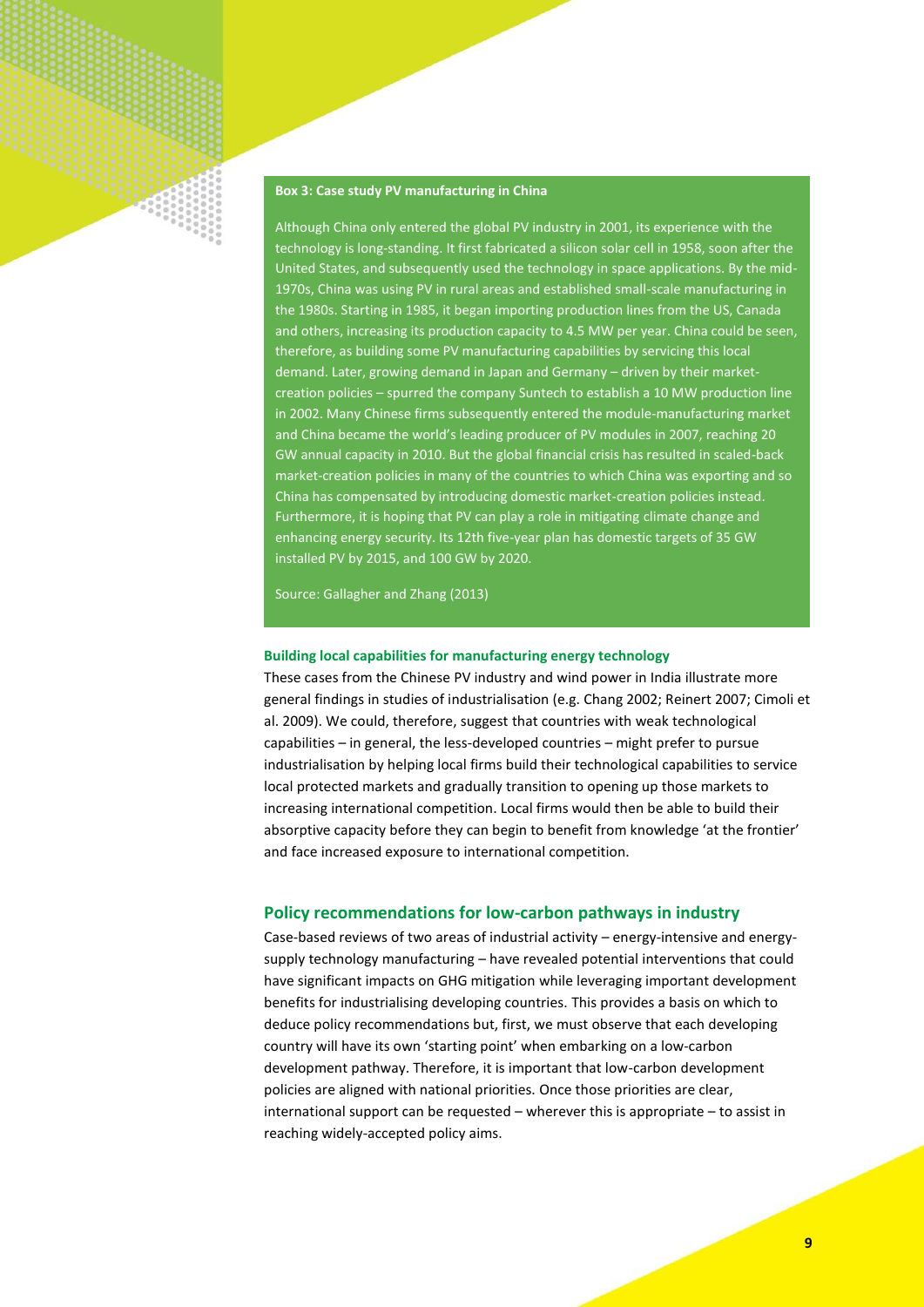

An important aspect of low-carbon innovation is the building of appropriate local technological and innovation capabilities. Building these capabilities takes time, resources, directed effort and policy-supported nurturing. In sectors where a country or region envisions potential industrial development, it is therefore essential to start capability-building processes as soon as possible. Appropriate policies and measures at the national level are key to these building processes and the development of lowcarbon innovation in industry.

# **National policy: Appropriate protection**

Countries that have succeeded in building strong technological and innovation capabilities have done so using appropriate protectionism. They have used protected local markets to help local firms – competing with each other within the national context – build up sufficiently strong capabilities before being exposed to competition from foreign firms in national and international markets (Chang 2002; Reinert 2007; Cimoli et al. 2009).

But not all infant-industry nurturing has been successful and so careful attention must be paid to the lessons of experiences around the world. In addition, new constraints on what is permissible under the international trade regime that were not in place while other countries were pursuing their 'catching-up' strategies need to be considered when devising protectionist policies (Cimoli et al. 2009; Cosbey 2013).

#### **National policy: in an international context**

Measures taken at the national level need to be implemented in a stable policy environment. Nationally Appropriate Mitigation Actions (NAMAs) and Low-Emissions Development Strategies (LEDS) could be useful tools for policy makers to help articulate clear visions and policies that enable such a stable environment. In energyintensive industry, regulation or enforcement of BATs can be effective.

For some sectors – in particular those where studies show considerable cost-effective efficiency gains can be achieved – it can be effective in the short term to open up markets to let price pressure and international competition drive innovation processes. However, when there are multiple firms already competing in the domestic market, creation and protection of domestic markets could also prove effective and could help nurture innovation capabilities in firms in a less competition intense environment (see "Appropriate protection").

#### **International assistance**

Various international institutions, such as those operating under the UNFCCC, World Bank, multilateral development banks, UNIDO and UNEP, could also help in building-in an integral low-carbon element to this capability development. For instance:

The Climate Technology Centre and Network (CTCN) as a condition supports innovation capabilities when responding to country requests. It can also manage centralised but industry-specific technology information (such as through its knowledge management system that is currently being developed). It may also be well-placed to help developing countries formulate capability-building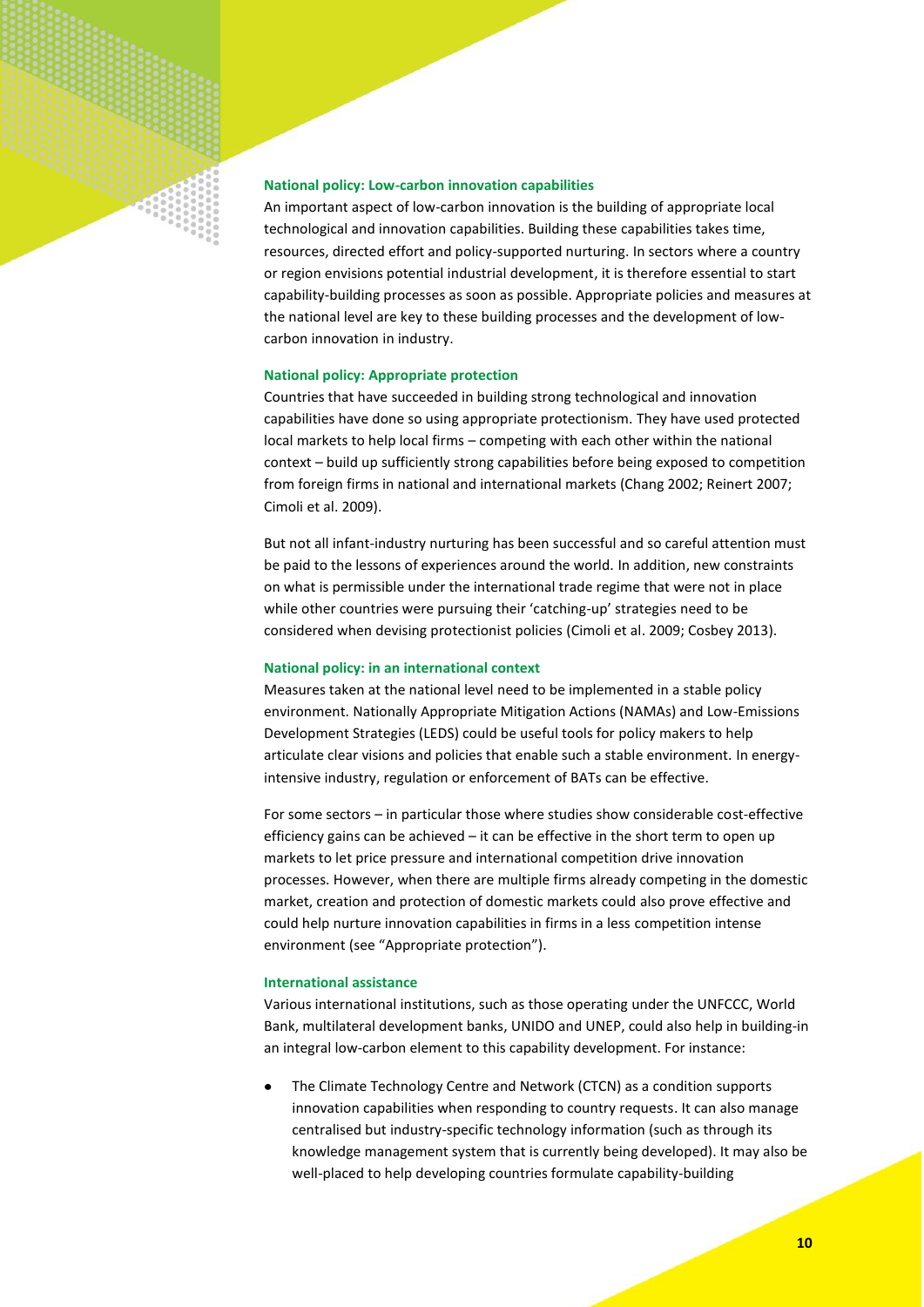

programmes in specific technologies and sectors, working in cooperation with other technology and innovation centres such as the CICs (see next bullet point). For other, more specific, recommendations regarding the work of the CTCN, see for example Bhasin (2013).

- The Climate Innovation Centres (CICs) set up by the World Bank's infoDev programme have less of a focus on innovation capabilities but could expand their aims to incorporate such elements. This is particularly relevant as CICs are located in national contexts and so are better-placed to respond to national innovation system building opportunities and needs.
- $\bullet$ The Green Climate Fund (GCF) is discussing a technology facility, which could include a sizeable collaborative R&D facility with explicit aims around low-carbon innovation capabilities in industry. In the same facility, the GCF could also set up a revolving fund where efficiency gains could be used to repay loans.
- Multilateral development banks should continue enforcing efficiency improvements in cement plants in sub-Saharan Africa that they (partly) financed through BAT requirements when countries do not implement them themselves. Similar opportunities to enforce BAT options may be available through investments in other energy-intensive industries.

Beyond targeting emerging industrial sectors, entire innovation systems around lowcarbon goods and services need to be nurtured. Capability development is not limited to researchers or business. Users, NGOs and government also require capabilities that can enable them to participate constructively in innovation systems.

# **International: industry and other initiatives**

On the international level, there are already initiatives from which to learn and on which to build. For example, the CSI has seen industry collaboration to reduce GHG emissions. These experiences could be used to develop energy, GHG or carbon efficiency standards that could proceed from voluntary agreements to *de facto* obligatory standards. And, finally, the RECP programme being implemented through UNIDO and UNEP, noted in the EE section above, could provide wide-ranging lessons for policy making relevant to many industrial sectors that mean longer-term cleaner production in developing countries.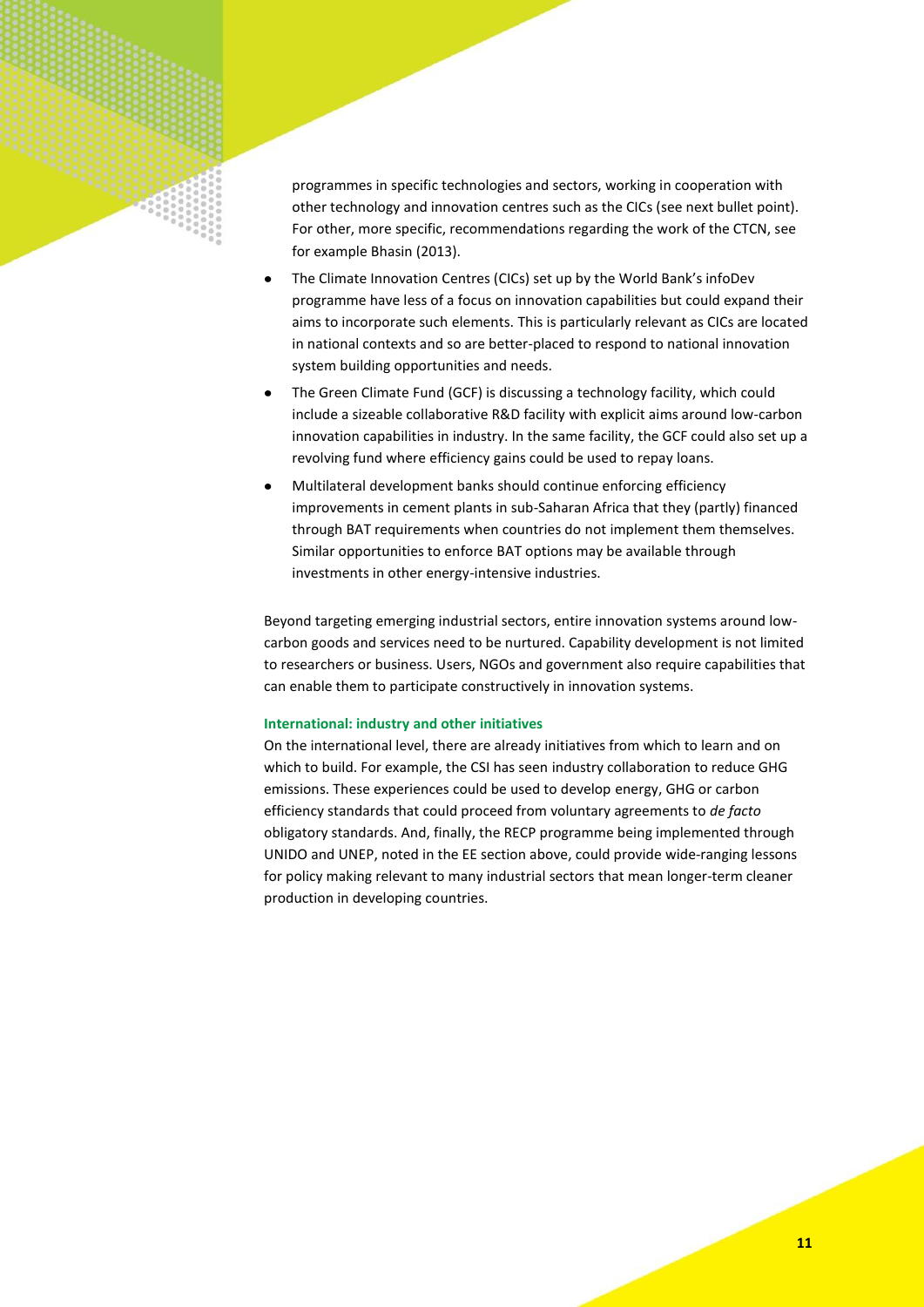

# **References**

- Altenburg, T. and A. Pegels (2012) "Sustainability-oriented innovation systems managing the green transformation", *Innovation and Development* 2(1): 5-22
- Altenburg, T. (2011) "Industrial policy in developing countries: overview and lessons from seven country cases", *Discussion paper* 4/2011, German Development Institute/Deutsches Institut für Entwicklungspolitik, Bonn
- Bhasin, S. (2013) "International Technology Cooperation: Lessons for the Upcoming Technology Mechanism of the United Nations Framework Convention on Climate Change", *Briefing Paper* 20/2013, German Development Institute/Deutsches Institut für Entwicklungspolitik, Bonn
- Byrne, R., K. Schoots, J. Watson, D. Ockwell, H. de Coninck, K. Gallagher and A. Sagar (2012) *Innovation systems in developing countries*, Climate Strategies, Cambridge, September
- Chang, H-J. (2002) *Kicking Away the Ladder: Development Strategy in Historical Perspective*, Anthem Press, London
- Chitnis, M., S. Sorrell, A. Druckman, S. Firth and T. Jackson (2013) "Turning lights into flights: Estimating direct and indirect rebound effects for UK households", *Energy Policy* 55: 234-250
- Cimoli, M., G. Dosi and J. Stiglitz (2009) "The Future of Industrial Policies in the New Millennium: Toward a Knowledge-Centered Development Agenda", in Cimoli et al (eds.) *Industrial Policy and Development: The Political Economy of Capabilities Accumulation*, Oxford University Press, New York NY: 541-560
- Cosbey, A. (2013) "Green industrial policy and the world trading system", Issue Brief 17, ENTWINED 2013/10/30
- de Coninck, H. and R. Byrne (2013) *Low-carbon technology for the rising middle class*, Climate Strategies, Cambridge, March
- ECN (forthcoming) "Development of global greenhouse gas emissions in the baseline scenario derived from TIAM-ECN model", obtained from model results database of the EU FP7 project LIMITS: [www.feem-project.net/limits](http://www.feem-project.net/limits)
- Gallagher, K. and F. Zhang (2013) *Innovation and Technology Transfer Across Global Value Chains: Evidence from China's PV Industry*, Climate Strategies, Cambridge
- GEA (2012) *Global Energy Assessment: Towards a Sustainable Future*, Key Findings, Summary for Policymakers and Technical Summary, International Institute for Applied Systems Analysis, Cambridge University Press
- Gluth, G., W. Taffese, S. Kumaran, H. Uzoegbo and H. Kuehne (2011) *Inorganic binder systems for innovative panel technology in East Africa – Possible ways to produce building materials from local raw materials*, available at: [http://www.spin.bam.de/en/spin\\_media/spin\\_proceedings](http://www.spin.bam.de/en/spin_media/spin_proceedings-cement_concrete_for_africa.pdf)cement concrete for africa.pdf [accessed 5 June 2012]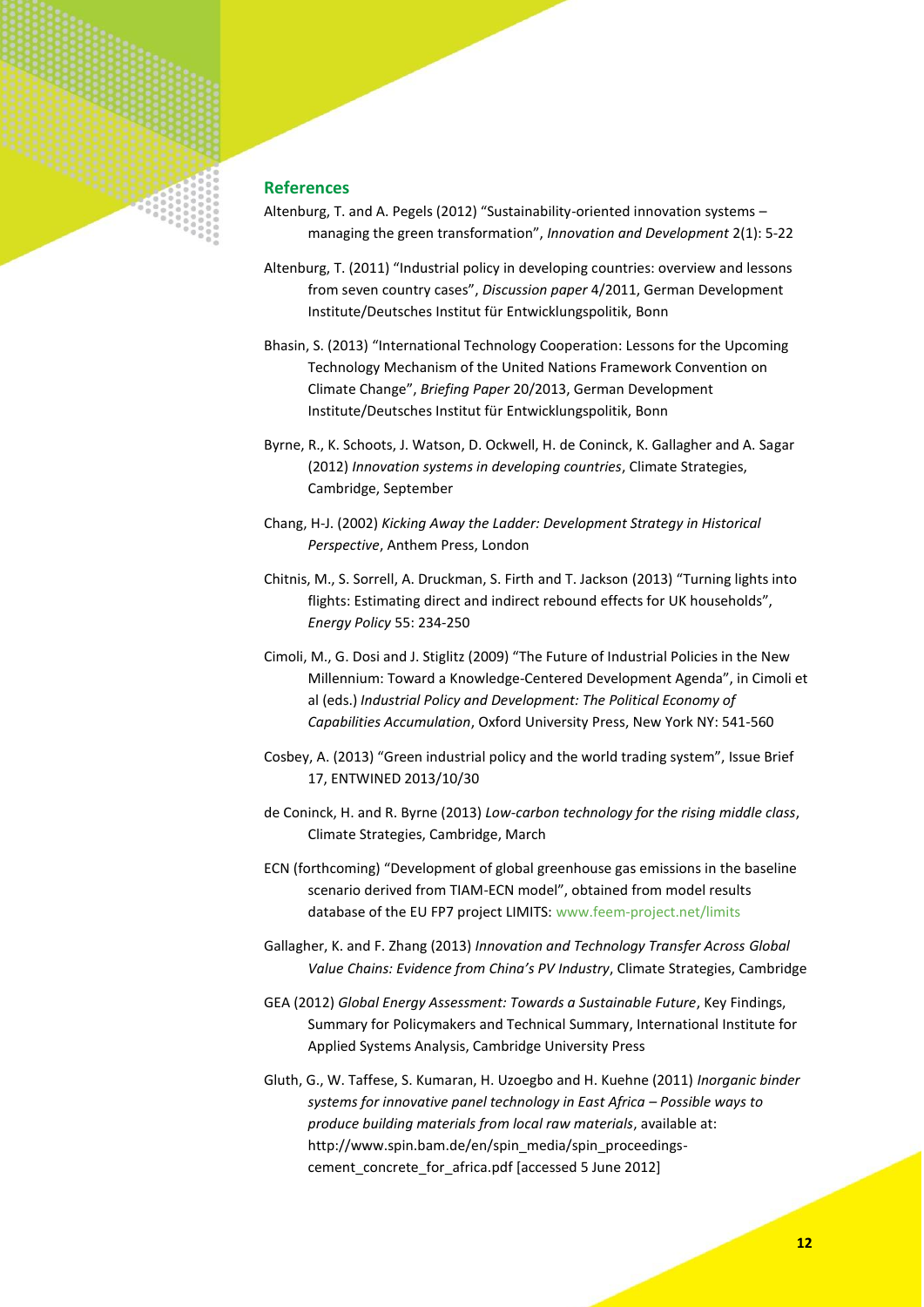

- Ionita, R. (2012) *Greening Africa's Growth: Low-carbon innovation in the cement industry in Sub-Saharan Africa*, Masters dissertation, VU University Amsterdam
- Ionita, R., L. Würtenberger, T. Mikunda and H. de Coninck (2013) *Climate Technology and Development Case Study: Energy efficiency improvements and CO<sup>2</sup> reduction in the cement industry*, Climate Strategies, Cambridge, October
- Khan, M. and S. Blankenburg (2009) "The Political Economy of Industrial Policy in Asia and Latin America", in Cimoli et al (eds.) *Industrial Policy and Development: The Political Economy of Capabilities Accumulation*, Oxford University Press, New York NY: 336-377

Lema. A. & R. Lema (2013) "Technology transfer in the clean development mechanism: Insights from wind power", *Global Environmental Change* 23: 301-313

Lewis, J. (2007) "Technology Acquisition and Innovation in the Developing World: Wind Turbine Development in China and India", *Studies in Comparative International Development* 42: 208-232

- Msinjili, N. and W. Schmidt (2011) *The SPIN Project*, available at: [http://www.spin.bam.de/en/spin\\_media/spin\\_proceedings](http://www.spin.bam.de/en/spin_media/spin_proceedings-cement_concrete_for_africa.pdf)cement concrete for africa.pdf [accessed 30 May 2012]
- Nassingwa, R. and M. Nangoku (2012) *State of the cement and steel industry in Uganda*, available at: [http://www.spin.bam.de/en/spin\\_media/spin\\_proceedings](http://www.spin.bam.de/en/spin_media/spin_proceedings-cement_concrete_for_africa.pdf)cement concrete for africa.pdf [accessed 6 June 2012]
- Reinert, E. (2007) *How Rich Countries Got Rich…and Why Poor Countries Stay Poor*, Constable & Robinson, London
- Sagar, A. (2013) *Innovation for climate-compatible development for the 'bottom of the pyramid'*, Climate Strategies, Cambridge, March

Schmitz, H., O. Johnson and T. Altenburg (2013) "Rent Management – The Heart of Green Industrial Policy", *Working Paper* 418, Institute of Development Studies, Brighton, April

- Schwartzer, J. (2013) *Industrial policy for a green economy*, IISD Report, June 2013
- Sharma, A., J. Srivastava, S. Kar and A. Kumar (2012) "Wind energy status in India: A short review", *Renewable and Sustainable Energy Reviews* 16: 1157-1164

SPIN (2011) *Aims of the SPIN Project*, Spearhead Network for Innovative, Clean and Safe Cement and Concrete Technologies, [online] available at: <http://www.spin.bam.de/en/aims/index.htm> [accessed 16 July 2012]

WBCSD (2012) *Cement Sustainability Initiative*, World Business Council for Sustainable Development, available at[: www.wbcsdcement.org/](http://www.wbcsdcement.org/) [accessed 4 April 2012]